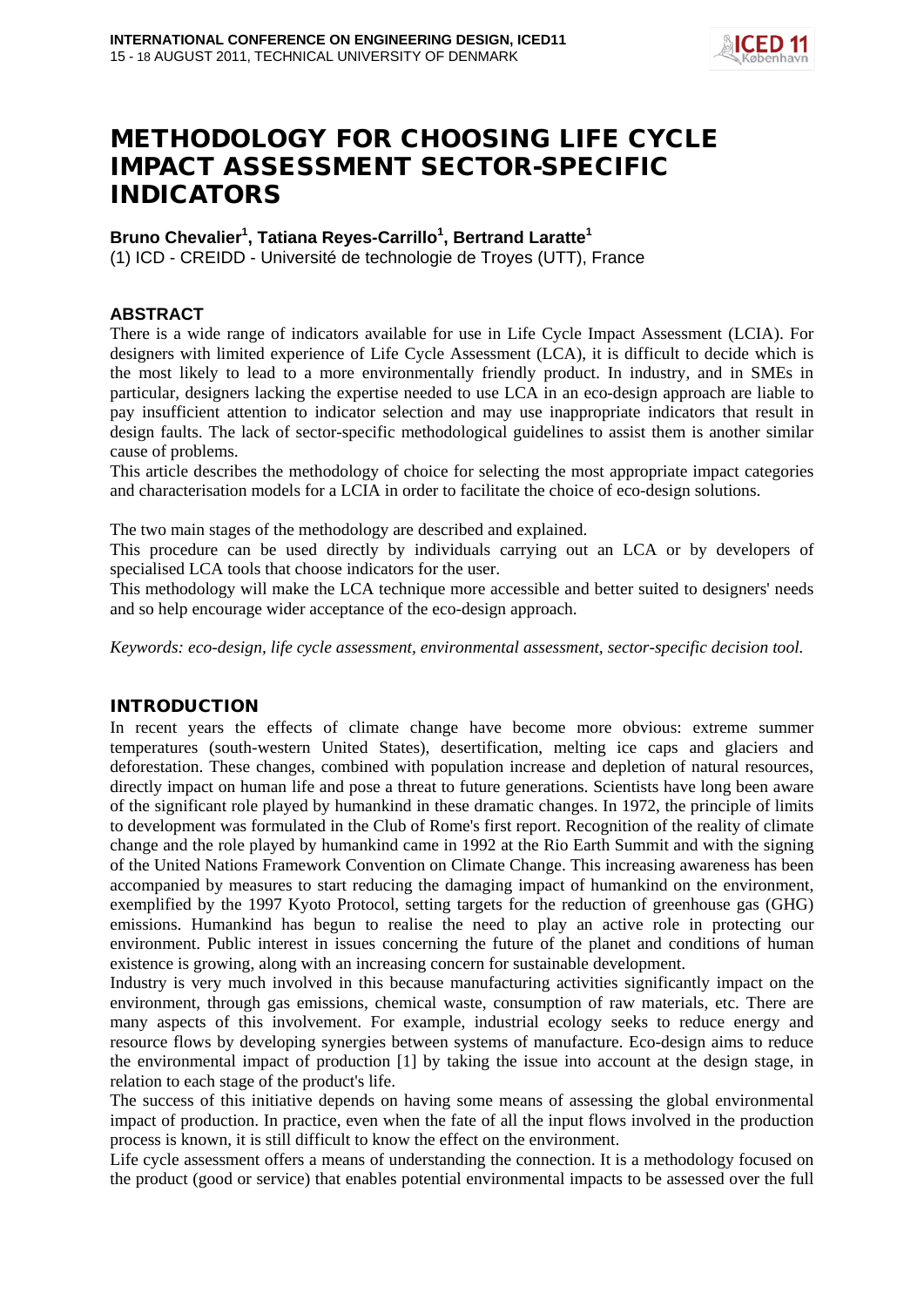length of the product life cycle. The rules and requirements associated with LCA are defined by ISO Standards 14040 [2] and 14044 [3]. Programmes such as SimaPro or GaBi can be used to perform LCA simulations and calculations. These programmes make use of databases such as the Swiss ecoinvent database [4] or the Eurepean Reference Life Cycle Database (ELCD) [5].

The Standards identify 4 stages of an LCA study. This article will focus on stage 3, impact assessment, a crucial stage of the exercise because at this stage the assumptions are made that will directly affect areas of uncertainty and results and influence design decisions. It is the result of a French collaborative project involving a textile manufacturer (TF Creation), a textile technical institute (IFTH) and a research laboratory (ICD, CREIDD).

The aim has been to develop an eco-design tool, *Teksajo*, primarily intended to enable small and medium-sized enterprises (SMEs) in the textile industry to carry out LCA 'simply' but in a scientifically robust manner, thus facilitating the choices involved in eco-design. This involved looking at the choice of models of calculation and indicators. The decision was taken to pre-select a limited number of suitable robust indicators, using existing knowledge of the subject, in order to simplify this stage and the interpretation stage for the user. In the course of selecting indicators, it has become apparent that there are very few sources of specific advice available to help make a choice relevant to the sector.

In this paper, we shall be using the terminology employed in the *International Reference Life Cycle Data System (ILCD) Handbook* [6]: an LCIA methodology designates a collection of individual characterisation (or calculation) 'models' or 'methods', used in combination to examine the different impact categories to which the methodology applies. A 'method' is an individual characterisation model whereas the methodology is the collection of methods.

There are a number of different methodologies used to carry out impact assessment (CML [7], TRACI [8], EDIP [9][10], etc.). Each uses its own set of indicators, which differ according to the measurement approach or the model of environmental mechanism.

The methods themselves are still in the course of significant development and improvement [11], with new methods regularly suggested and updated.

As a result, there are a substantial number of methods currently in use, each suggesting indicators for impact categories. The non-specialist finds it difficult to choose the appropriate method and appropriate indicators to apply to the impact assessment of a specific product.

This article seeks to facilitate the use of LCA in industry, in particular by SMEs, suggesting a methodology that will allow the selection of characterisation models of impact categories indicators appropriate to the sector concerned.

A brief introduction to the basic principles of LCA will help to anchor the study and define the terms used throughout the rest of the article. A brief historical review of LCA focusing on methodologies will help to explain the variety of methodologies available and their principal differences. This will be followed by a brief review of the literature illustrating the lack of guidance available when choosing indicators appropriate to the specific sector. On the basis of this observation we then proceed to describe a methodology that enables a choice of indicator to be made for the sector under consideration. At the same time we describe the approach that will be followed in the development of this methodology whose general aim is to make LCA available to non-specialists in industry as a way of encouraging the wider adoption of the eco-design approach in business.

# BACKGROUND

## **Basic principle of LCA and impact assessment**

Life cycle assessment is a methodology focused on the product (good or service) that makes it possible to assess the product's potential environmental impact over the full course of its life cycle, from the raw materials stage, through to production, use, end-of-life treatment, recycling and disposal [2].

Life cycle assessment makes it possible to compare a variety of component elements, products, systems with one another and also to highlight the points of greatest impact during the life of the product and so implement measures to reduce the global environmental impact.

The principles and basic structure of LCA are as defined in ISO Standard 14040, which identifies four essential stages in the process:

Goal and scope definition.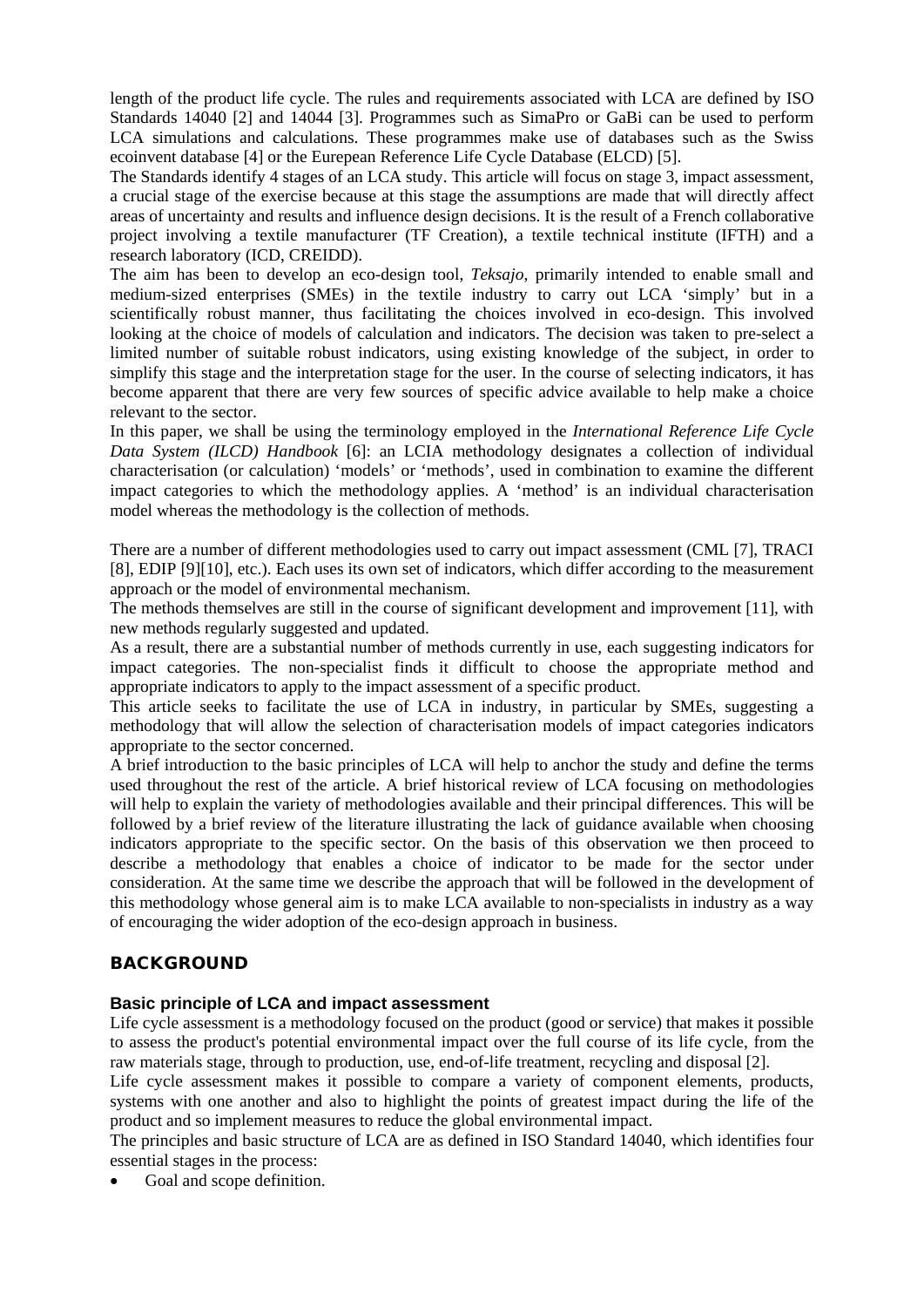- Inventory analysis (LCI).
- Impact assessment (LCIA).
- Interpretation.

Stage 1 is a preliminary stage that establishes the structure and the limits of the assessment. In it the boundaries of the system and the functional unit and the level of detail of the assessment are defined. The functional unit provides a quantified reference point for the service provided by the product. At the inventory analysis stage, data is collected concerning the quantities of resources and pollutants entering and leaving the system for each process in the system covering the whole life cycle. The results of the inventory analysis are used in the impact assessment stage, during which the data relating to the service provided by the product concerning the flows entering and leaving the system are aggregated and translated into environmental impact indicators capable of interpretation by the user.

Subsequent to their emission, each element identified by the LCI passes through a series of chemical, physical and biological processes known as the environmental mechanism or route of impact, whose comprehensive modelling allows the impact of a substance in one of the three 'areas of protection' (alternatively 'endpoint categories' or 'damage categories')— resources, human health, and natural environment—to be determined. When the assessment is carried out at this final point of the environmental mechanism (at the level of areas of protection), it is described as endpoint approach or damage assessment.

Assessment can also take place at earlier stages of the environmental process. This is referred to as intermediate assessment or midpoint approach. Midpoint impact categories representing the environmental points of impact are defined and used to structure the results of the inventory analysis (Acidification, eutrophication, global warming …).

For each impact category or damage category, an indicator allows the impact to be represented in quantitative terms via a reference unit. Characterisation measures enable the contribution of an inventoried substance to the impact to be quantified by establishing the relationship between flow quantity and the reference unit. For each emission, the environmental mechanism is modelled and the characterisation measure is calculated, in the characterisation model. There are several characterisation models for each emission (most obviously endpoint or midpoint models). Methodologies provide a variety of models applicable to different impact categories.

# **Evolution of LCIA methodologies**

First developed during the 1980s, LCA was the subject of a revival of interest at the end of the decade in relation to issues concerning solid wastes. A debate concerning the standardisation of methodology was encouraged at the time by the Society of Environmental Toxicology and Chemistry (SETAC) [12].

In 1990, the first SETAC workshop incorporated the impact assessment stage in the LCA procedure. The first assessment methodologies were proposed as way of structuring this third stage of the LCA. In 1992, the Leiden University's Institute of Environmental Science (Centrum voor Milieukunde Leiden - CML) published a methodology in the form of a guide [13], which marked a turning point in the scientific basis of the LCA methodology [12]. This is still one of the most commonly used methodologies. It replaced the critical volumes method, one of the earliest LCA methodologies employed in LCA impact assessment, introduced in 1984 by the Swiss Federal Office for Environmental Protection (Bundesamt für Umweltschutz - BUS) following an impact study of packaging materials.

Other methodologies appeared, employing different approaches, including EDIP 97 [14][15], and Ecoindicator 95 [16]. More than 15 LCA environmental impact assessment methodologies have been identified.

There are a number of reasons why there are so many different methodologies.

To begin with, some developments are targeted at a particular area of activity or profession. For example, the BEES [17] software is intended to assist architects, quantity surveyors and engineers in the construction industry with decision making and design.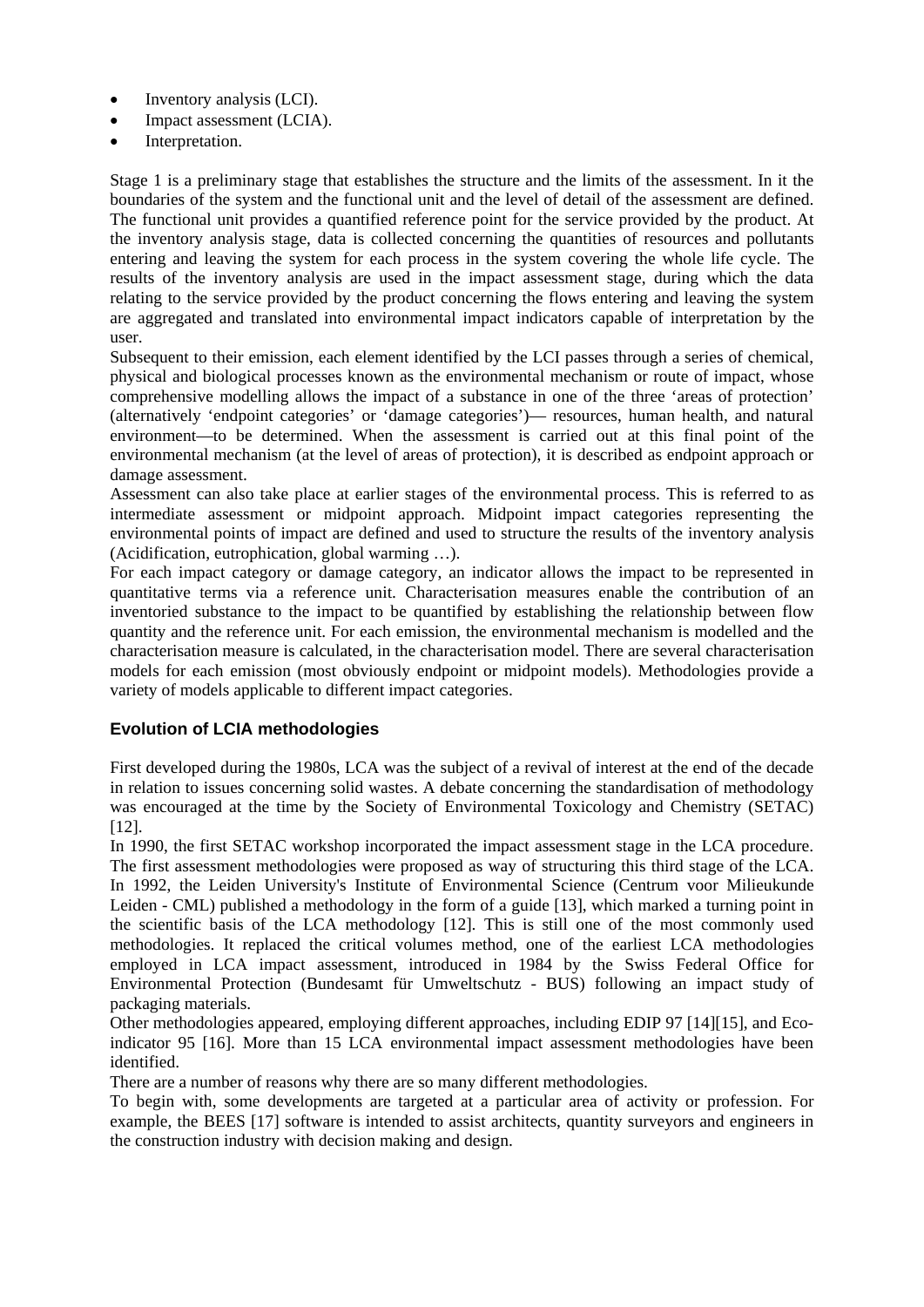However, the main reason why there are so many of these methods is the complexity of modelling environmental mechanisms. These models are derived from very broad, highly specialised areas of science, such as molecular biochemistry, meteorology, geology, thermodynamics, etc.

Advances in the understanding of complex phenomena in these fields have been a particular driving force in the constant development of new methods of characterisation.

Methodologies, and characterisation models in particular can be distinguished according to whether they take account of intermediate (midpoint) impacts or final (endpoint) impacts. The midpoint approach reduces the degree of uncertainty but may be less helpful in decision making than the final approach [18]. Since the strengths and weaknesses of the two approaches complement one another, some methodologies offer a mix comprising several midpoint indicators and several endpoint indicators. This was the basis for the development of the Impact 2002+ [19] and ReCiPe [20] methods, which aim to combine the two approaches.

Another important difference is the general concept on which the methodology is based. For example: - The *distance to target* political approach: Swiss ecoscarcity [21].

- The monetary approach based on willingness to pay (willingness to pay approach): EPS 2000 [22], [23].

Finally, certain methodologies have been updated to keep pace with scientific advances in LCA, particularly regarding the modelling of impact routes, such as EDIP 97 [14][15] and 2003 [9][10] or Eco-indicator 95 [16] and 99 [24].

## **The current position concerning comparison of methodologies and sector-specific choice of indicators**

At the impact assessment phase, the selection of impact categories, category indicators and characterisation models is important. It determines how the results of the study can be used. As described in ISO Standard 14044 [3], this selection must be conducted on the basis of defined rules, in particular concerning consistency with study goals and the comprehensive character of the environmental problems considered in relation to the product.

However in practice, it is difficult to carry out this selection with confidence. It is, above all, experience and a thorough knowledge of methodologies and methods of calculation that guide decision making.

The literature allowing a comparison of the available tools is very generalised in nature. The Joint Research Centre 's (JRC) studies of LCA have led to a set of widely respected technical documents (*ILCD Handbook*) [6], of considerable value in terms of the summary of information concerning the recommended practices, data, and models and indicators. The *ILCD Handbook* positions itself clearly as a 'starting point' for the formulation of recommendations, criteria or simplified tools focusing on a particular sector (or a product).

Studies have shown that the methodology chosen affects the results obtained, as a comparison of the methodologies EDIP 97, CML 2001 and Eco-indicator 99 illustrates [25]. This demonstrates how the choice of method is particularly important when chemical impacts on human health are the principal subject of the study.

In Bare's 2000 publication [18] midpoint and endpoint approaches are compared and critiqued. This article, reporting on the conclusions of a workshop of experts, demonstrates the complementarity of the two approaches. The midpoint approach involves less uncertainty because the evaluation is carried out at an earlier stage in modelling the environmental mechanism. However, midpoint indicators may be more difficult for decision makers to interpret. This remains a real issue despite the emergence of methodologies combining the intermediate and final evaluations (ReCiPe). The issue is knowing how much uncertainty is acceptable in the context of the study and what interpretation can be made using the indicators selected. Only rarely will the type of sector be a factor influencing the choice of an endpoint or midpoint approach.

The article by Haes [26] identifies best current practice with regard to impact categories and suggests characterisation measures for LCA use. It only offers general guidelines. A publication currently being prepared will for the first time set out general recommendations for the choice of impact category models by impact category. This is the last of the series of documents of ILCD handbook published by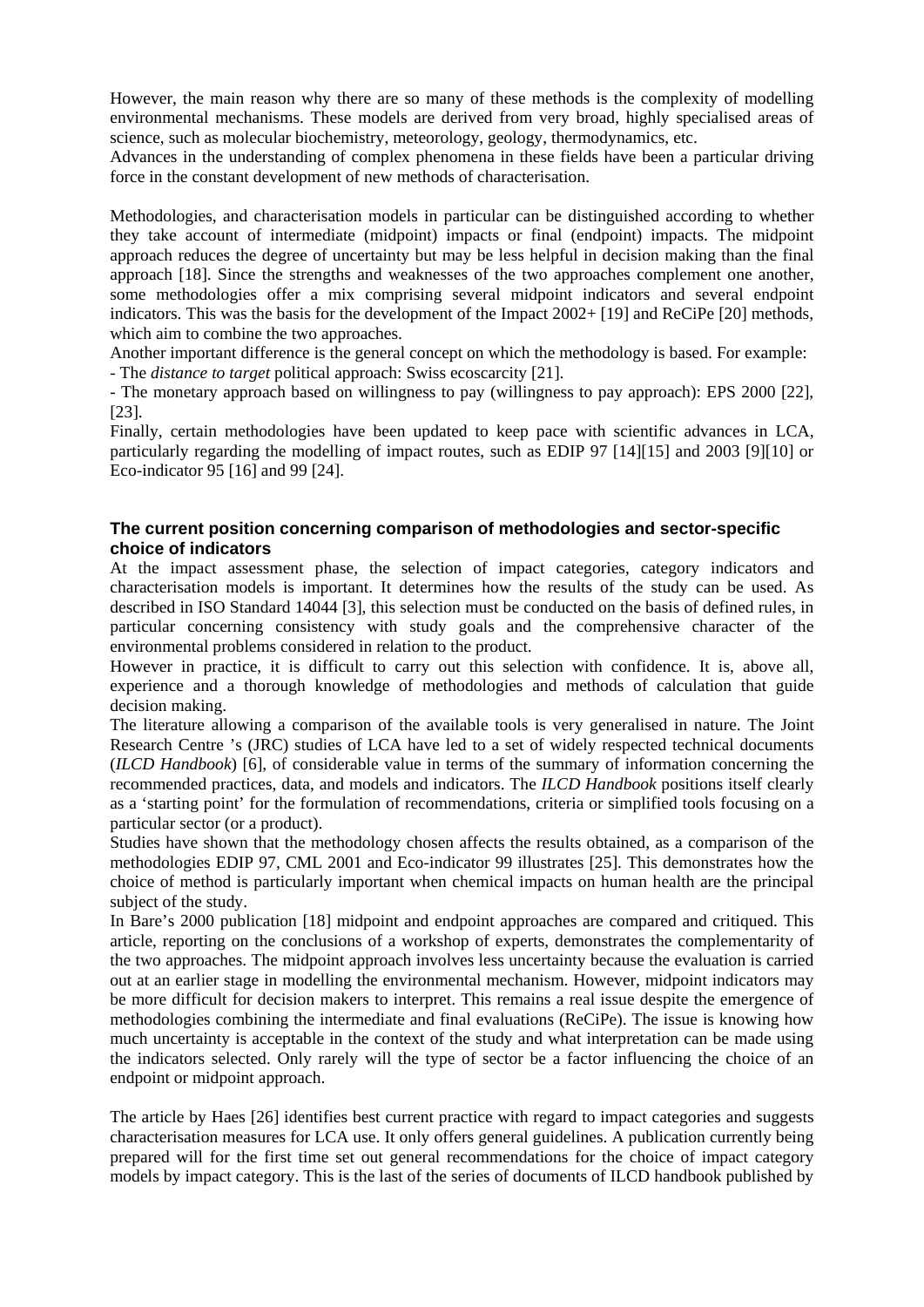the JRC. It will examine, analyse and assess each model of environmental mechanism on the basis of criteria identified in the handbook [27]. This should provide a generally agreed basis for selecting characterisation models and indicators relevant to each impact category in a European context but, like all the *ILCD Handbook* series, is also a basis for sector-based recommendations.

Our project is focused on the textile sector. We have found a scarcity of documents available concerning the choice of indicators for the textile sector.

The study by Lisabeth Dahllöf [28] focuses on the problems of LCA in the textile sector. It tackles the problems of data quality and the definition of the functional unit, which are recurrent problems in LCA in the textile industry. One of the particular features of the textile sector highlighted in this document is the frequent exclusion of certain environmental impacts, which may have a strong local impact in relation to textiles but a weak impact on a more global scale, for example noise and dust in the work environment. The irrigation of cotton crops, which in certain parts of the world is leading to the depletion of water resources and soil salinisation, is another problem specific to the textile industry that it is difficult to identify in the impact categories. The same is also true for pesticide use in cotton growing or sheep farming.

These are issues that need to be considered when selecting impact categories and highlight the problem of how these indicators can be taken into consideration in the assessment when appropriate methods of calculation are not available.

There is no way at present of comparing methodologies and methods of calculation that takes account of the sector's specificities. We are proposing a methodology that makes it possible to select indicators appropriate to a particular sector. Our project intends to apply this to the textile industry in the context of the ongoing refinement of the Teksajo tool.

# PROPOSAL OF A SECTOR-SPECIFIC MECHANISM FOR THE SELECTION OF IMPACT INDICATORS

Manufacturers—SMEs in particular, as they lack specialist expertise—tend to pay little attention to the selection of indicators and may even use indicators of limited relevance to their analysis.

This has led us to propose a methodology for the selection of impact indicators. It is intended for use directly by manufacturers or in the development of dedicated LCA tools in which indicators are preselected for the user.

The intention is to make LCA more accessible to non-specialists in industry, with a view to encouraging the use of the eco-design approach. To avoid any confusion with LCA methodologies, in the rest of this article we will use the term 'mechanism' to describe the process of indicator selection.

This mechanism consists of two main stages:

- 1. Assessment and screening of methods of calculation for all sectors combined.
- 2. Ranking and selection of sector-specific indicators.

The first stage, the assessment and screening of methods of calculation, yields results that can be used in all sectors. It allows the most appropriate method of characterisation for each impact category to be selected without reference to the sector. For impact categories where this is not possible, only models that are particularly subject to criticism will be excluded.

The second stage, the ranking and screening of sector-specific indicators, introduces sector-specific criteria with a view to identifying the most appropriate indicators in each impact category.

Figure 1 sets out the general mechanism. Here at the start of the study we find all the indicators available (ind. a, ind. B, etc.) to a particular method of characterisation. These are grouped under the impact categories that they quantify (Cat. I, Cat. II, etc.). The two stages consider each impact category independently. The most appropriate indicator for each particular impact category is determined. By the end of the first stage, an indicator will already have been selected for some impact categories. The others will still have several potentially suitable indicators that will be weeded out in the second stage.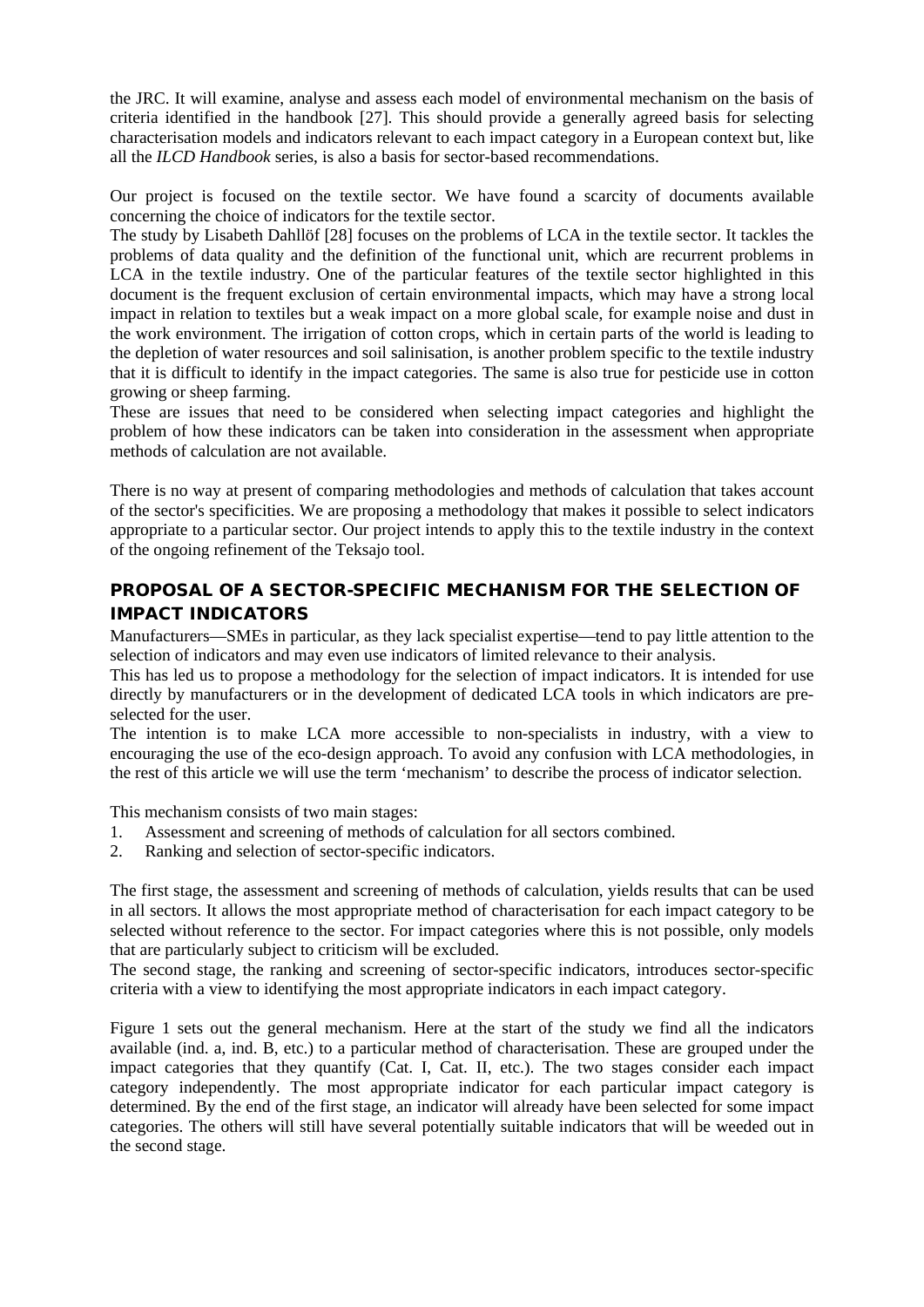

*Figure 1: General outline of the methodology*

**Stage 1: assessment and screening of methods of calculation for all sectors combined** This first stage does not involve the selection of impact categories but aims to identify the best characterisation models available for each impact category. This is a two-stage operation, as shown in Figure 2:

- Identification of consensual methods : this stage involves the selection of methods of calculation whose use in the relevant category is 'consensus-based' and the scientific community does not currently envisage any alternatives. The most obvious example is the climate change indicator. The scientifically recognised reference method is the one published by the United Nations Environment Programme's Intergovernmental Panel on Climate Change. It aims to evaluate the potential contribution of individual substances to the increase in the greenhouse effect using the GWP (global warming potential) index [29]. The indicator used to assess ozone layer depletion is also consensual as far as the international scientific community is concerned. Most methodologies use the World Meteorological Organisation's (WMO) model of ozone depletion potential (ODP).
- Assessment of non-consensual methods: the impact categories for which no consensual indicator has been identified are dealt with at this second stage. It involves comparing the characterisation models with one another and assessing them on the basis of criteria listed below. In some impact categories, an indicator will have a significantly higher assessment and is liable to be recommended irrespective of sector. In other impact categories, indicators with a significantly lower rating than the rest will be eliminated because they are not going to be recommended for any sector. The remaining indicators may however be suitable for one or more sectors and will be considered in the second stage.

This evaluation is currently being carried out by the JRC (for the forthcoming *ILCD Handbook*). As previously explained, it is intended to establish the consensus and serve as a basis for sector-specific recommendations. It has therefore been proposed that this publication should be used as a reference for the assessment stage of non-consensual methods.

As this publication is not yet available, to meet the needs of the project with which we have been involved, we have carried out a more modest-scale study using a matrix for the comparison of methods of calculation which provides a first level assessment of the non-consensual methods of calculation. This matrix is based on 8 criteria defined on the basis of the issues discussed in the literature, the answers provided by LCA experts to a targeted survey, and other publicly available information on the subject methods of calculation. By ascribing a value of 1 to 3 to each criterion a score can be obtained for each method of calculation. When one method obtains a score clearly higher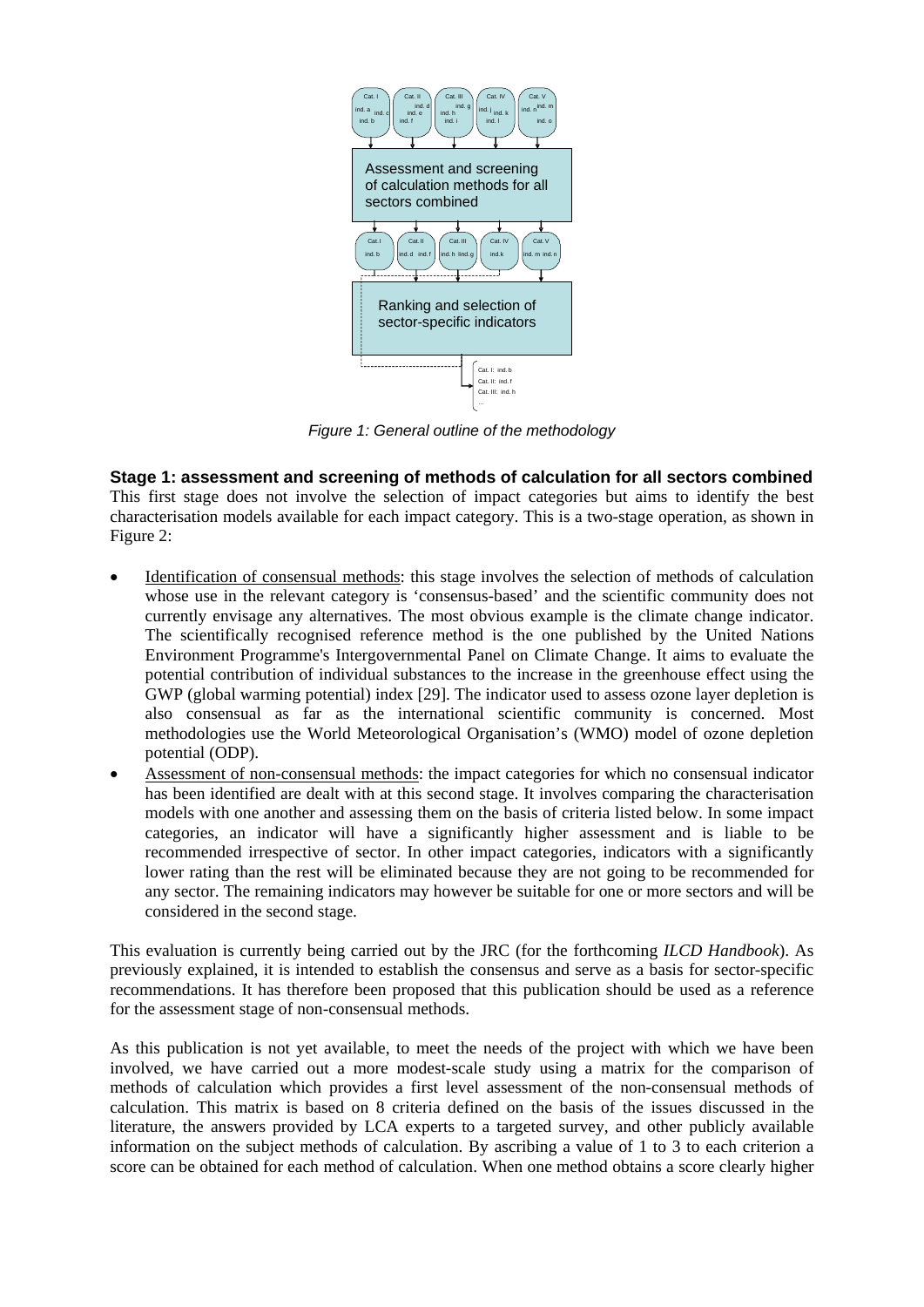than the rest, it can be ranked highest. If the scores are identical or similar, the methods cannot be distinguished and the categories concerned are then considered in the second stage.



*Figure 2: Assessment and screening of calculation methods for all sectors combined*

#### **Stage 2: Ranking and election of sector-specific indicators**

This second stage, the ranking and selection of indicators, is a sector-specific approach to the problem. It allows the best indicator for the impact categories for which several potential indicators were identified at the end of stage 1 to be identified.

It consists of:

- A literature matrix.
- A diagnostic matrix.
- A filter.

These elements will be described in more detail later in this article. They are organised as shown in Figure 3. A literature matrix is prepared for a particular sector. It uses information obtained from a literature review. The diagnostic matrix uses diagnostic parameters to translate the constraints and requirements of the project into study conditions. The filter allows the components of the literature matrix that satisfy the study conditions to be selected as the means of achieving a final result.

The diagnostic parameters should be regarded as variables capable of having a finite number of values. They must be capable of representing those conditions and requirements of the project or study that are liable to influence the choice of impact indicators. A survey of a large sample of companies will be carried out in order to identify key parameters—for example, geographical location and type of product are two possible diagnostic parameters.

For a given project or a study, each parameter will have a fixed value (for example 'textile technique' and 'Europe', etc.). This set of values will constitute the study conditions for a given study.



*Figure 3: Ranking and selection of sector-specific indicators*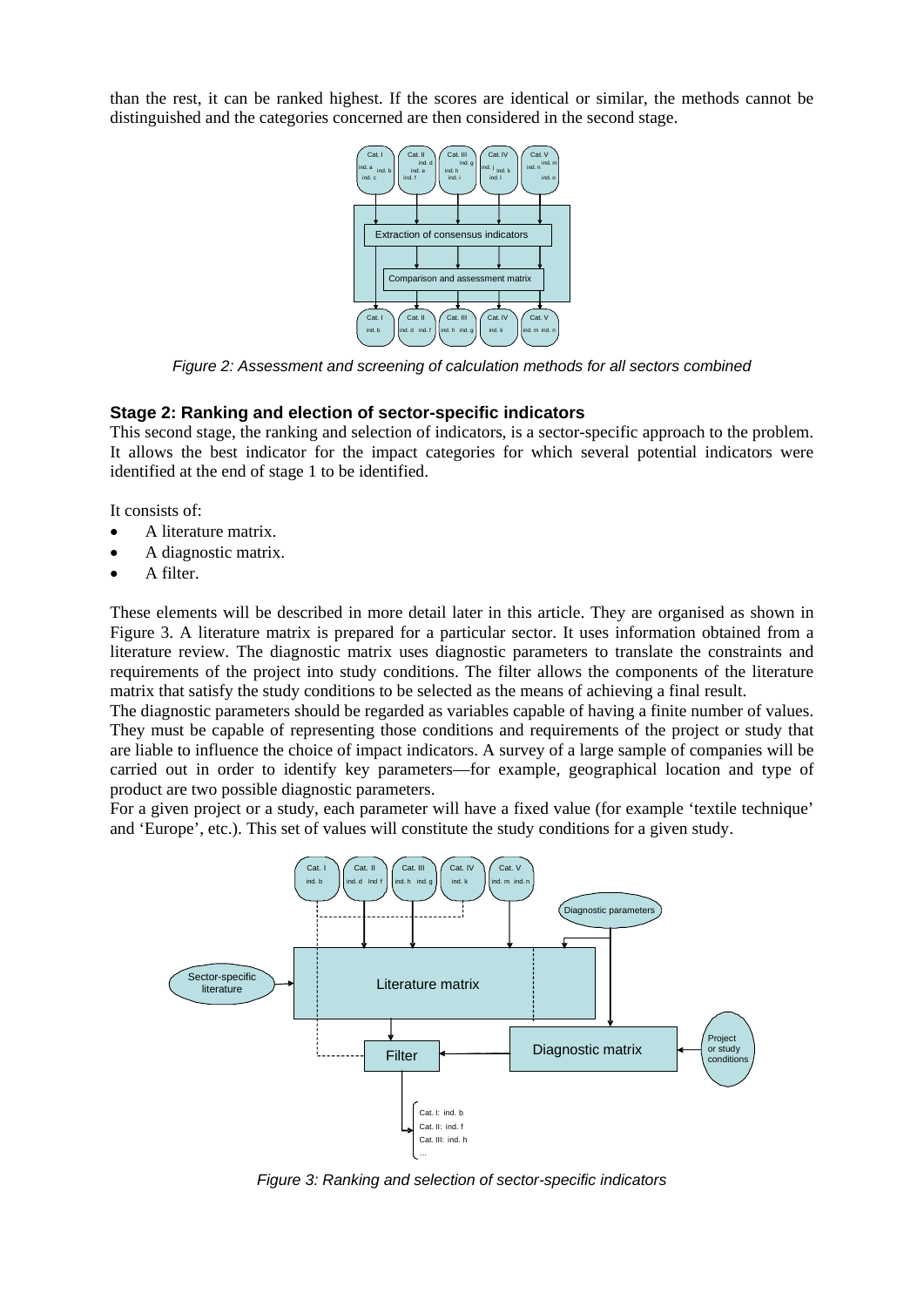## *Construction and completion of the literature matrix*

The literature matrix referred to in this article is based on the methodology described by Laratte *et al.* in an article pending publication.

The basic information entered into the matrix consists of the category indicators obtained from phase 1, the assessment and screening of methods of calculation, and from the individual publications included in the sector-specific literature review.

The literature review covers only the target sector but is nevertheless very extensive. It draws on three types of publication:

- Local and global standards, legislation and policy documents.
- LCA studies.
- Scientific publications.

The indicators identified, recommended or used in each publication included in the literature review are marked with a cross in the matrix.

We propose to add to this matrix by indicating the study conditions defined by each publication, in other words, the diagnostic parameter values employed. The diagnostic parameter values are included in the table next to the indicators.

|                  | Indicators        |                           |                    |        |        |                     |        |        |             | Analytical parameters |             |         |         |  |
|------------------|-------------------|---------------------------|--------------------|--------|--------|---------------------|--------|--------|-------------|-----------------------|-------------|---------|---------|--|
|                  | Impact category I |                           | Impact category II |        |        | Impact category III |        |        | Parameter A |                       | Parameter B |         |         |  |
|                  | ind. a            | ind, b                    | ind. c             | ind. d | ind, e | ind. f              | ind. q | ind. h | value 1     | value 2               | value 1     | value 2 | value 3 |  |
| doc 1            | x                 |                           |                    | X      |        |                     | X      |        | x           | x                     | X           |         | x       |  |
| doc 2            | x                 |                           |                    | x      |        |                     | x      |        |             | x                     |             | x       | x       |  |
| doc 3            | x                 |                           | x                  |        |        | x                   |        |        | x           |                       | X           |         |         |  |
| doc <sub>4</sub> |                   | x                         | x                  |        |        |                     | x      |        | x           | x                     |             |         | x       |  |
| doc <sub>5</sub> | x                 |                           |                    |        | x      | x                   |        |        | x           |                       | x           |         |         |  |
| doc <sub>6</sub> | x                 |                           |                    | x      |        |                     |        |        |             | x                     |             | x       | x       |  |
| doc 7            |                   | x                         |                    |        |        |                     | X      |        |             | x                     |             |         | x       |  |
| doc 8            | x                 |                           |                    |        |        |                     |        |        | x           | x                     | X           |         |         |  |
| doc 9            | x                 |                           |                    |        |        | x                   |        |        |             |                       |             |         | x       |  |
| doc 10           | x                 |                           |                    | x      |        | x                   |        |        |             | x                     | x           | x       | x       |  |
| doc 11           |                   |                           |                    |        |        |                     | x      |        | x           |                       |             | x       |         |  |
| doc 12           |                   | $\boldsymbol{\mathsf{x}}$ |                    |        |        |                     |        | x      | x           |                       | X           |         |         |  |
| $d$ oc 13        | x                 |                           |                    |        |        |                     | x      |        | x           |                       | x           |         |         |  |

An example how the matrix appears is shown in Figure 4.

*Figure 4: Literature matrix*

## *Diagnostic matrix*

The diagnostic matrix enables the user to translate the constraints and requirements of the study into a study condition compatible with the filter. It takes the form of a multiple-choice questionnaire in which each question corresponds to a diagnostic parameter and each of the choices gives a value for the diagnostic parameter.

## *Operation of the filter*

The filter enables the diagnostic matrix to be analysed and to provide score-based results. Only publications satisfying the specified study conditions are taken into consideration for scoring purposes. The scoring procedure involves tallying the number of times each indicator occurs in the bibliographic matrix.

This allows the indicators that are used most frequently in the study conditions to be selected.

| Indicators        |        |                    |        |        |                     |        |      |             | Analytical parameters |             |         |         |  |  |
|-------------------|--------|--------------------|--------|--------|---------------------|--------|------|-------------|-----------------------|-------------|---------|---------|--|--|
| Impact category I |        | Impact category II |        |        | Impact category III |        |      | Parameter A |                       | Parameter B |         |         |  |  |
| ind. a            | ind. b | ind. c             | ind. d | ind. e | ind.                | ind. a | ind. | value 1     | value 2               | value 1     | value 2 | value 3 |  |  |
|                   |        |                    |        |        |                     |        |      |             | ́                     |             |         |         |  |  |
|                   |        |                    |        |        |                     |        |      |             |                       |             |         |         |  |  |

*Figure 5: Example of results for selected conditions of analysis (value 2 for parameter A and value 3 for parameter B). In this case, indicators a, d and g will be recommended.*

The results are determined twice. The procedure calculates a score for the number of occurrences in relation to each impact category, separately from the indicators, allowing the impact categories to be ranked. So, if for the purposes of the analysis the number of impact categories taken into consideration needs to be reduced, those showing the lowest number of occurrences will be eliminated first as having the least potential relevance.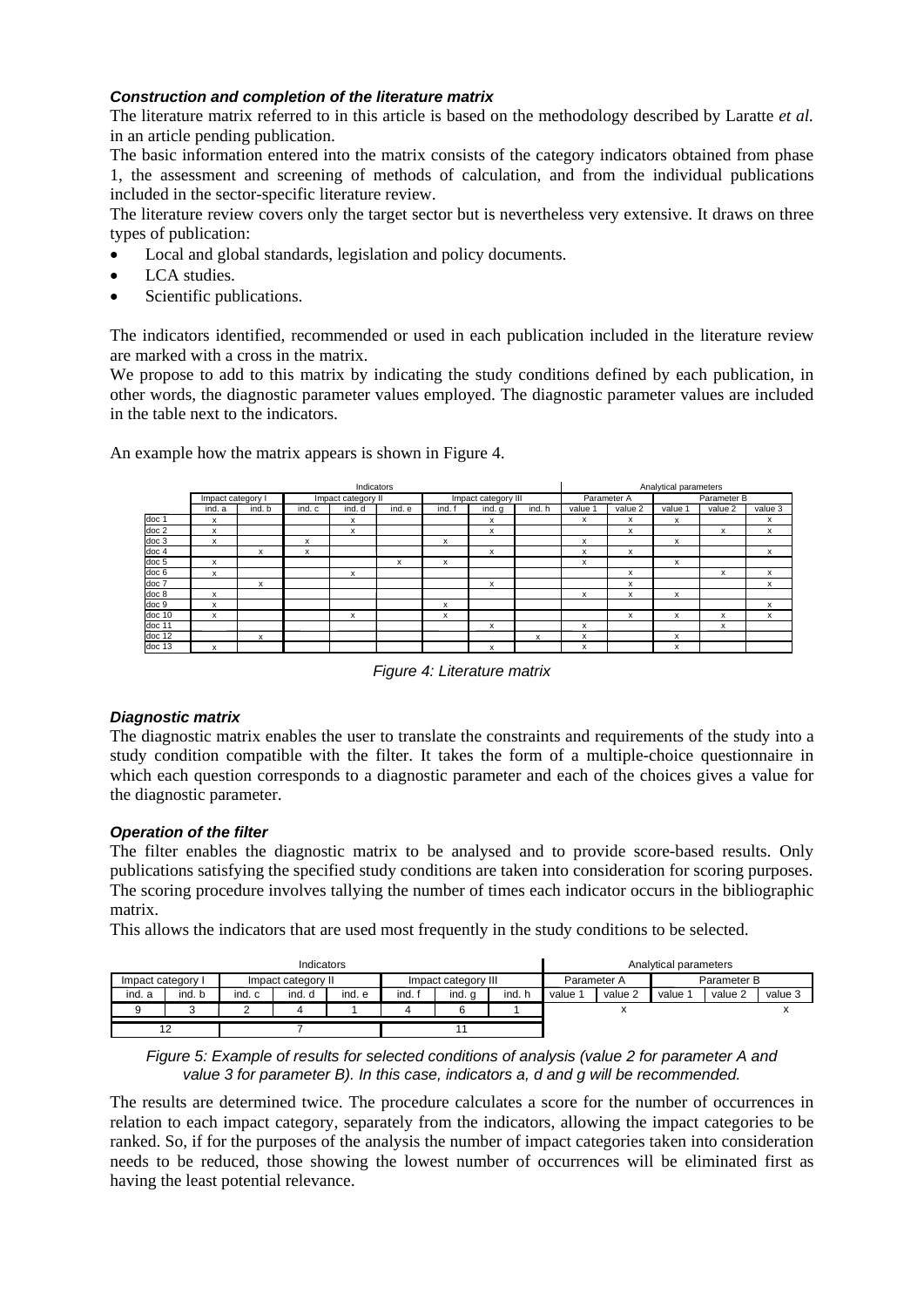This allows the user to identify the most appropriate indicators for the assessment and the most relevant impact categories.

# APPLICATION

As said in the introduction, this work concerning the choice of indicators is included in a French collaborative project which aims to develop an eco-design tool based on the LCA methodology for the textile industry: *Teksajo*. This section intends to show how, by the production of those kinds of ecodesign tools, the above methodology helps SME's to achieve its eco-design development process. Let's take the example of *TF Creation*, one of the partners of the project.

*TF Creation* creates, develops and markets technical textiles designed to be used in places requiring specific properties in terms of security (cinema, plane, theatre ...). One of its flagship products is *Veltoseat*, for seats covering. Here below are the technical requirements:

- Fire resistance : M1 classified (French standard)
- Abrasion resistance : 50000 revolutions (martindale abrasion test)
- Pleasant visual aspect.

Moreover, the product can't exceed  $4.5\mathcal{m}^2$  ex-work.

Today, the product is a polyester knit and is piece dyed.

Some simple eco-design measures have already been taken: intentionally, dying is operated by a subcontractor which emits a very small amount of water pollutants and which is located close to the main factory, despite the extra cost. Two operations on the filament, initially made by two different subcontractors, have been grouped together and both of them are now made at the same plant in order to reduce the transport.

TF Creation has shown a lot of common sense that has led them to those measures, but the firm wishes now to go deeper in this thinking.

A first evaluation has been done, with an expert software. A simplified LCA using a generalist methodology (CML) was submitted to TF Creation. The evaluation of the existing product was interesting but it appears to be too complex to test new solutions. Moreover it's quite difficult to understand all the indicators calculated. It has been decided to find a way to select the most relevant indicators. The methodology described before, has been developed to achieve it and the selected indicators were integrated to the software *Teksajo*. Because TF Creation has no specific skills for carrying out environmental assessment, it needs a tool to carry out LCA, easy to use but with a solid scientific base. That's the way *Teksajo* is being developed, with specific indicators with an adapted vocabulary (based on a semantic study by survey), a specific database, and some technical information.

TF Creation will now be confident, before launching heavy studies for reaching the technical and financial requirements, that a concrete environmental gain will be obtained. As an example, for *Veltoseat*, it will be able to evaluate whether it is environmentally benefic to substitute natural fibers (wool, cotton …) for the raw material from petrochemical industry such as polyester (a reduction of gas releases could be expected, but what about water focused indicators?). Furthermore this modification would involve process adaptations (flat knitting) and an additional operation for fireproofing the material which is not necessary with the polyester filament (PE Trevira CS) because it is naturally non-inflammable. The benefits regarding the environmental aspects are then not obvious.

But now, with the help of *Teksajo*, TF Creation will answer this question very early and use, added to its usual financial and technical indicators, relevant environmental indicators to help its eco-design oriented decision-making process.

Comparable tools for other sectors can be developed using this methodology for selecting indicators.

# **DISCUSSION**

The methodology described in this article can be applied across all sectors. A number of refinements are anticipated that will improve its usefulness. In particular the filter parameters are currently set to take account of study conditions only. This could be improved by including a weighting system for the criteria, increasing the sensitivity of with which study conditions are taken into account. The filter may also be developed to include a results matrix that takes account of the specific recommendations of the JRC and general rules governing the choice of indicators not previously considered. That would require the compilation of a sector-specific matrix by one or more experts in LCA. This matrix would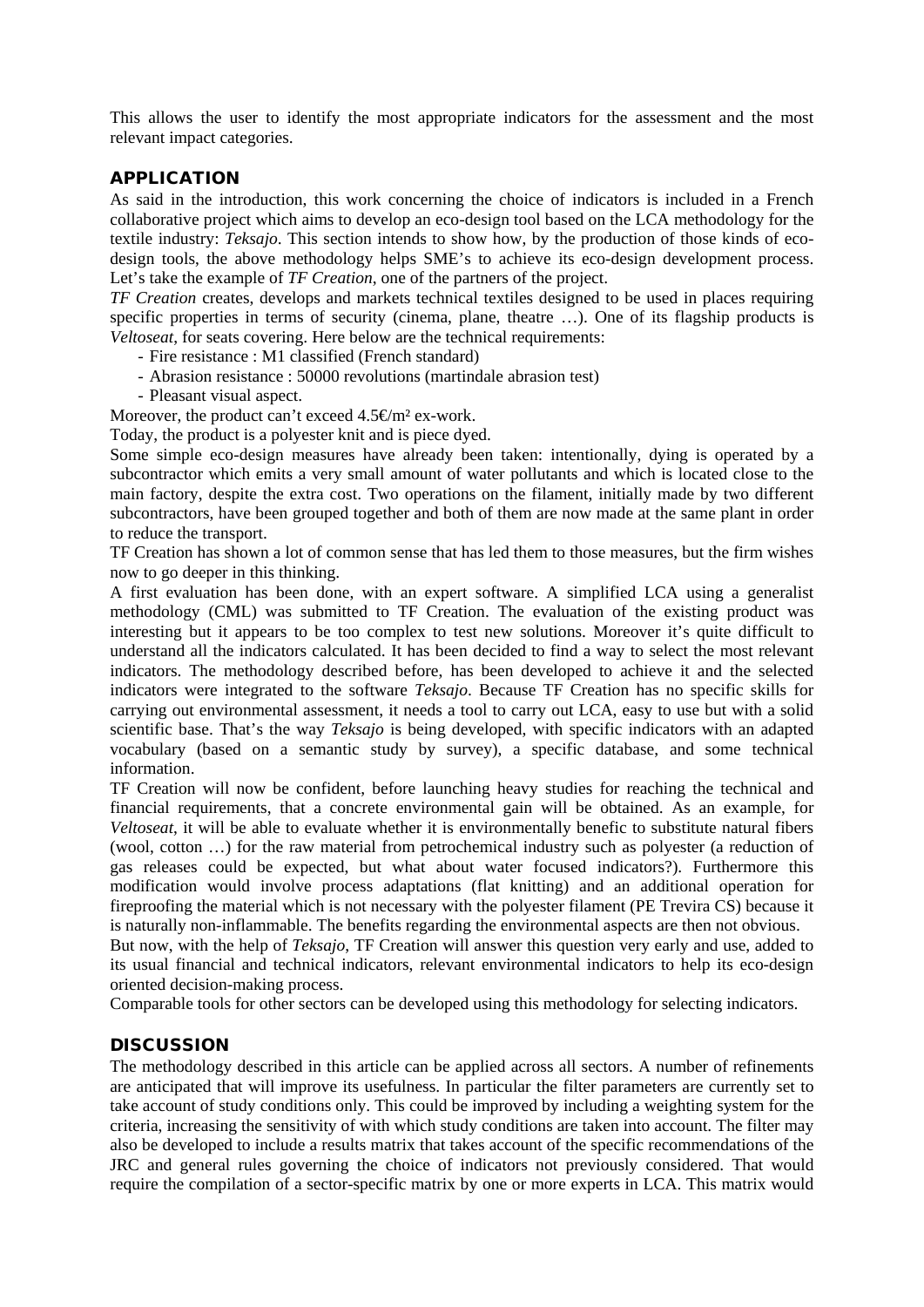then provide a very useful synthesis of the literature review and the experts' recommendations, enabling very accurate results to be obtained.

As indicated above, the methodology in question is being developed as part of a French collaborative project. The T\_Soft project has demonstrated the usefulness of a methodology of the kind described here. The aim of the collaborative project involving IFTH, ICD and the textile manufacturer TF Creation has been to encourage the use of eco-design in the textile sector. The *Teksajo* eco-design software, developed specifically for the textile industry, is based on the life cycle assessment approach. It will allow uncomplicated product LCAs to be carried out as part of the process of product design without requiring expert intervention, enabling simple environmental impact assessments to be carried out during the product design process as a means of ensuring that environmental considerations are fully and effectively built into the decision-making process. This tool will be tested by the partner company and will allow products to be designed and manufactured on the basis of an eco-designed textile technique.

The methodology set out in this article will assist the design of LCA tools for sector-specific use— Teksajo in the textile industry, for example—making the eco-design approach more accessible in the industrial context.

## **ACKNOWLEDGMENTS**

We wish to express our thanks to Nicolas Thériault, international exchange student at the University of Technology of Troyes in France and candidate for the Master's degree in Environment at the Université de Sherbrooke, for his substantial contribution to the method assessment matrix, and also to our other partners in the project.

#### **REFERENCES**

- [1] ISO 2002, "ISO 14062, Environmental Management Integrating environmental aspects into product design and development," *International Organization for Standardization*, 2002.
- [2] ISO 2006, "ISO 14040, Environmental Management Life Cycle Assessment Principles and Framework," *International Organization for Standardization*, 2006.
- [3] ISO 2006, "ISO 14044, Environmental Management Life Cycle Assessment Requirements and guidelines," *International Organization for Standardization*, 2006.
- [4] "Ecoinvent, Swiss Centre for Life Cycle Inventories (Ecoinvent Centre). Ecoinvent Database." [Online]. Available: http://www.ecoinvent.org/database/. [Accessed: 18-Jan-2011].
- [5] "European Commission. Joint Research Centre (JRC), European Life Cycle Database (ELCD)." [Online]. Available: http://lca.jrc.ec.europa.eu/lcainfohub/datasetArea.vm. [Accessed: 18-Jan-2011].
- [6] European Comission, Joint Resaerch Centre, Institute for Environment and sustainability, *International Reference Life Cycle Data System (ILCD) Handbook*. http://lct.jrc.ec.europa.eu/.
- [7] J. Guinée et al., *Handbook on Life Cycle Assessment. Operational Guide to the ISO Standards*. The Netherlands: Kluwer Academic Publishers, 2002.
- [8] J. C. Bare, G. A. Norris, D. Pennington, et T. McKone, "Traci, The Tool for the Reduction and Assessment of Chemical and Other Environmental Impacts," *Journal of Industrial Ecology*, vol. 6, n°. 3, p. 49-78, 2002.
- [9] M. Hauschild et J. Potting, "Spatial Differentiation in Life Cycle Impact Assessment. The EDIP2003 Methodology," Environmental news No. 80 2005, Danish Environmental Protection Agency, 2005.
- [10] J. Potting et M. Hauschild, "Background for Spatial Differentiation in Life Cycle Impact Assessment. The EDIP2003 Methodology," Environmental project No.996 2005, Danish Environmental Protection Agency, 2005.
- [11] G. Finnveden et al., "Recent developments in Life Cycle Assessment," *Journal of Environmental Management*, vol. 91, n°. 1, p. 1-21, Oct. 2009.
- [12] H. Gabathuler, "LCA History: Centrum voor Milieukunde Leiden (CML)," *The International Journal of Life Cycle Assessment*, vol. 2, n°. 4, p. 187-194, 1997.
- [13] R. Heijungs et al., *Environmental life cycle assessment of products: guide and backgrounds*.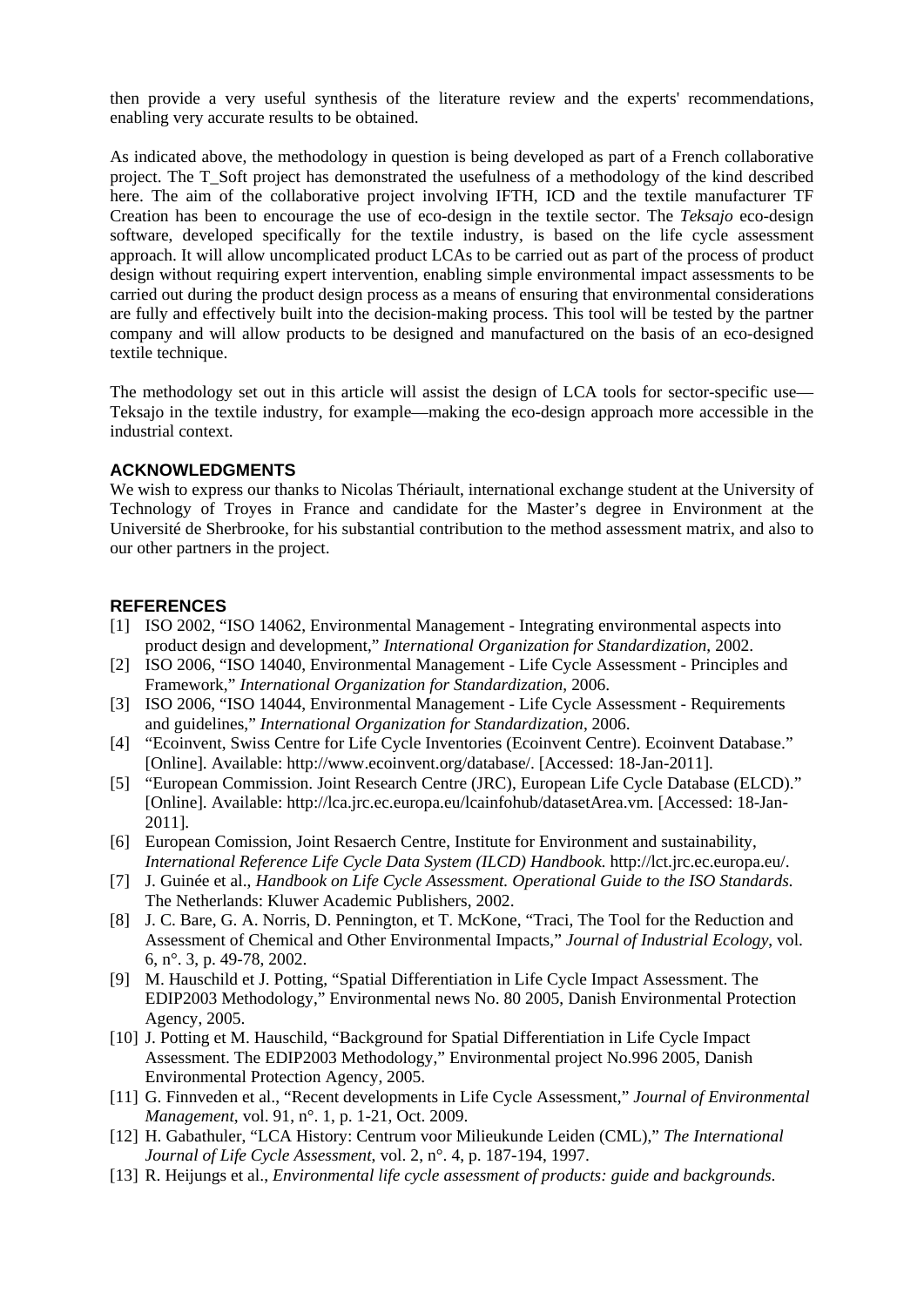CML Leiden, 1992.

- [14] H. Wenzel, M. Z. Hauschild, et L. Alting, *Environmental Assessment of Products. Vol 1: Methodology, Tools and Case Studies in Product Development*. Kluwer Academic Publishers, 1997.
- [15] M. Z. Hauschild et H. Wenzel, *Environmental Assessment of Products. Vol 2: Scientific background*. Kluwer Academic Publishers, 1998.
- [16] M. Goedkoop, *The Eco-indicator 95, Final Report*. PRé Consultants, 1995.
- [17] US Department of Commerce, NIST, "Software: BEES." [Online]. Available: http://www.nist.gov/el/economics/BEESSoftware.cfm. [Accessed: 16-Jan-2011].
- [18] J. Bare, P. Hofstetter, D. Pennington, et H. de Haes, "Midpoints versus endpoints: The sacrifices and benefits," *The International Journal of Life Cycle Assessment*, vol. 5, n°. 6, p. 319-326, Nov. 2000.
- [19] O. Jolliet et al., "IMPACT 2002+: A new life cycle impact assessment methodology," *The International Journal of Life Cycle Assessment*, vol. 8, n°. 6, p. 324-330, 2003.
- [20] M. Goedkoop, R. Heijungs, M. Huijbregts, A. D. Schryver, J. Struijs, et R. van Zelm, "ReCiPe 2008, A life cycle impact assesmment method which comprisses harmonised categoriy indicators at the midpoint and the endpoint level.," Ministry of Housing, Spatial Planning and Environment, Jan-2009.
- [21] R. Frischknecht, R. Steiner, A. Braunschweig, N. Egli, et G. Hildesheimer, "Swiss Ecological Scarcity Method: The New Version 2006," *ESU-services*, 2006.
- [22] B. Steen, *A systematic approach to environmental priority strategies in products development (EPS). Version 2000 – General System Characteristics*. Chalmers University of Technology, Gotheburg, Sweden, 1999.
- [23] B. Steen, *A systematic approach to environmental priority strategies in products development (EPS). Version 2000 – Models and data*. Chalmers University of Technology, Gotheburg, Sweden, 1999.
- [24] M. Goedkoop et R. Spriensma, "The Eco-indicator 99 A damage oriented method for Life Cycle Impact Assessment - Methodology report," Ministry of VROM, The Netherlands, 2000.
- [25] L. Dreyer, A. Niemann, et M. Hauschild, "Comparison of Three Different LCIA Methods: EDIP97, CML2001 and Eco-indicator 99," *The International Journal of Life Cycle Assessment*, vol. 8, n°. 4, p. 191-200, Juil. 2003.
- [26] H. A. U. Haes, O. Jolliet, G. Finnveden, M. Hauschild, W. Krewitt, et R. Müller-Wenk, "Best available practice regarding impact categories and category indicators in life cycle impact assessment," *The International Journal of Life Cycle Assessment*, vol. 4, n°. 2, p. 66-74, 1999.
- [27] European Comission, Joint Resaerch Centre, Institute for Environment and sustainability, *International Reference Life Cycle Data System (ILCD) Handbook - Framework and requirements for Life Cycle Impact Assessment models and indicators*. http://lct.jrc.ec.europa.eu/, 2010.
- [28] L. Dahllöf, *Life Cycle Assessment (LCA) applied in the Textile Sector: the Usefulness, Limitations and Methodological Problems – A Literature Review*. Chalmers University of Technology, 2003.
- [29] "IPCC Intergovernmental Panel on Climate Change Climate Change Fourth Assessment Report : Climate Change 2007." [Online]. Available: http://www.ipcc.ch/publications\_and\_data/publications\_and\_data\_reports.shtml#4. [Accessed: 18-Jan-2011].

Contact : ICD - CREIDD - Université de technologie de Troyes (UTT) 12 rue Marie Curie BP 2060 10010 Troyes cedex France

Bruno Chevalier +33 (0)3.51.59.11.04 bruno.chevalier@utt.fr